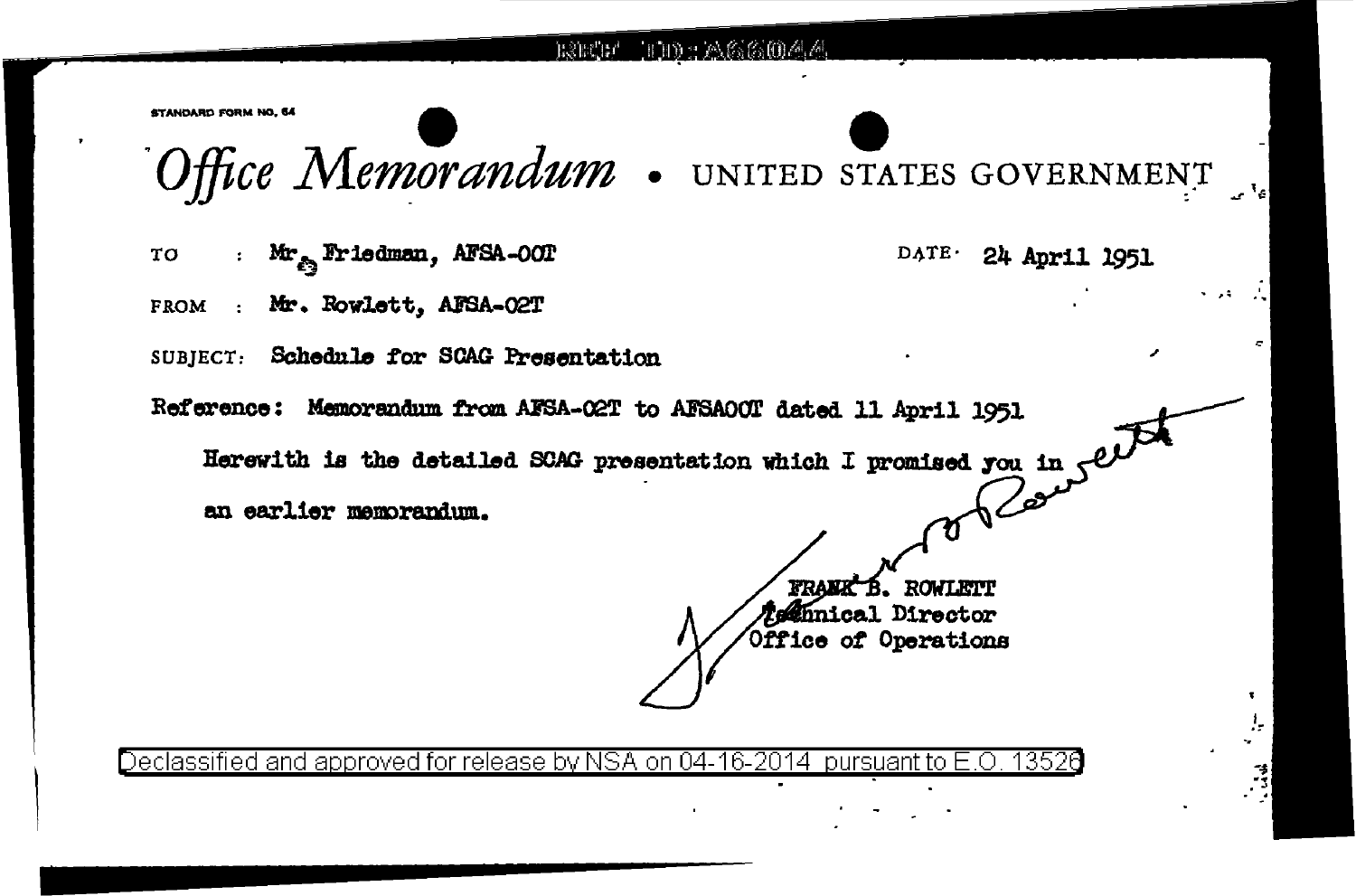

70 P 52 F RIT ACURN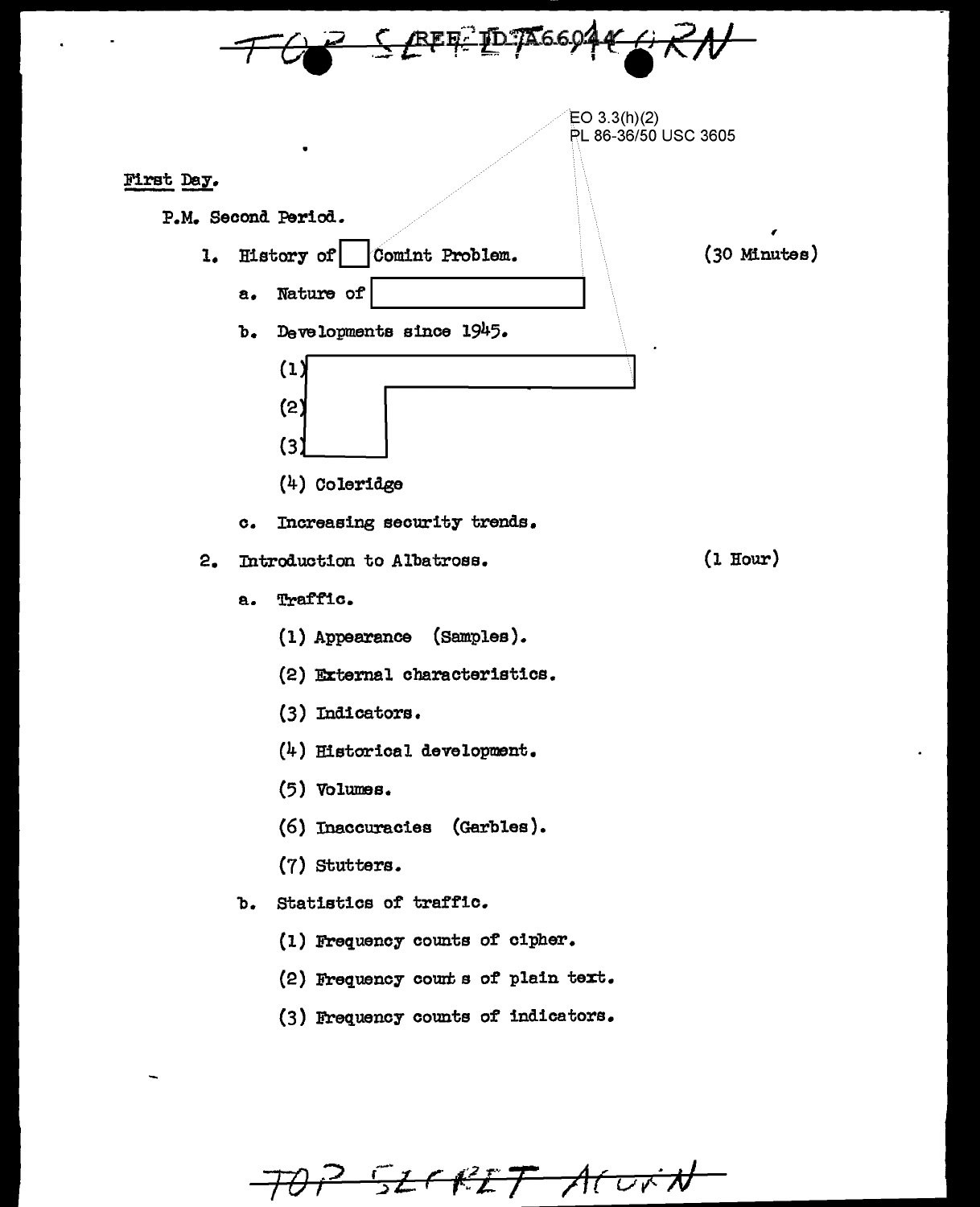

 $EO$  3.3(h)(2) PL 86-36/50 USC 3605

 $(1)$  Hour)

 $(1$  Hour)

 $(1$  Hour)

- Types of Мезвадев.  $\mathbf{c}_{\bullet}$ 
	- (1) Depths.
	- (2) Plain text.
	- (3) Mono-alphabets.
	- $(4)$  Partial mono-alphabets.
	- (5) Complete Isomorphism.
	- (6) Changing Isomorphism.

Second Day.

- $A.M.$ AES
	- $(1 Hour)$ 1. Relation of messages to our concepts of the machine.
	- 2. Recovered Elements.
		- Their significance.  $a.$
		- Non-random features.  $b.$
		- c. Motion of wheels.
	- TOUR (AFSA-22)  $3.$

 $(7)$ 

- 4. Attempts to exploit recovered elements.
	- Statistical methods used to recover additional  $a<sub>z</sub>$ elements.
	- Plain text offset assumption.  $\mathbf{b}$ .
	- $\mathbf{c}_{\bullet}$